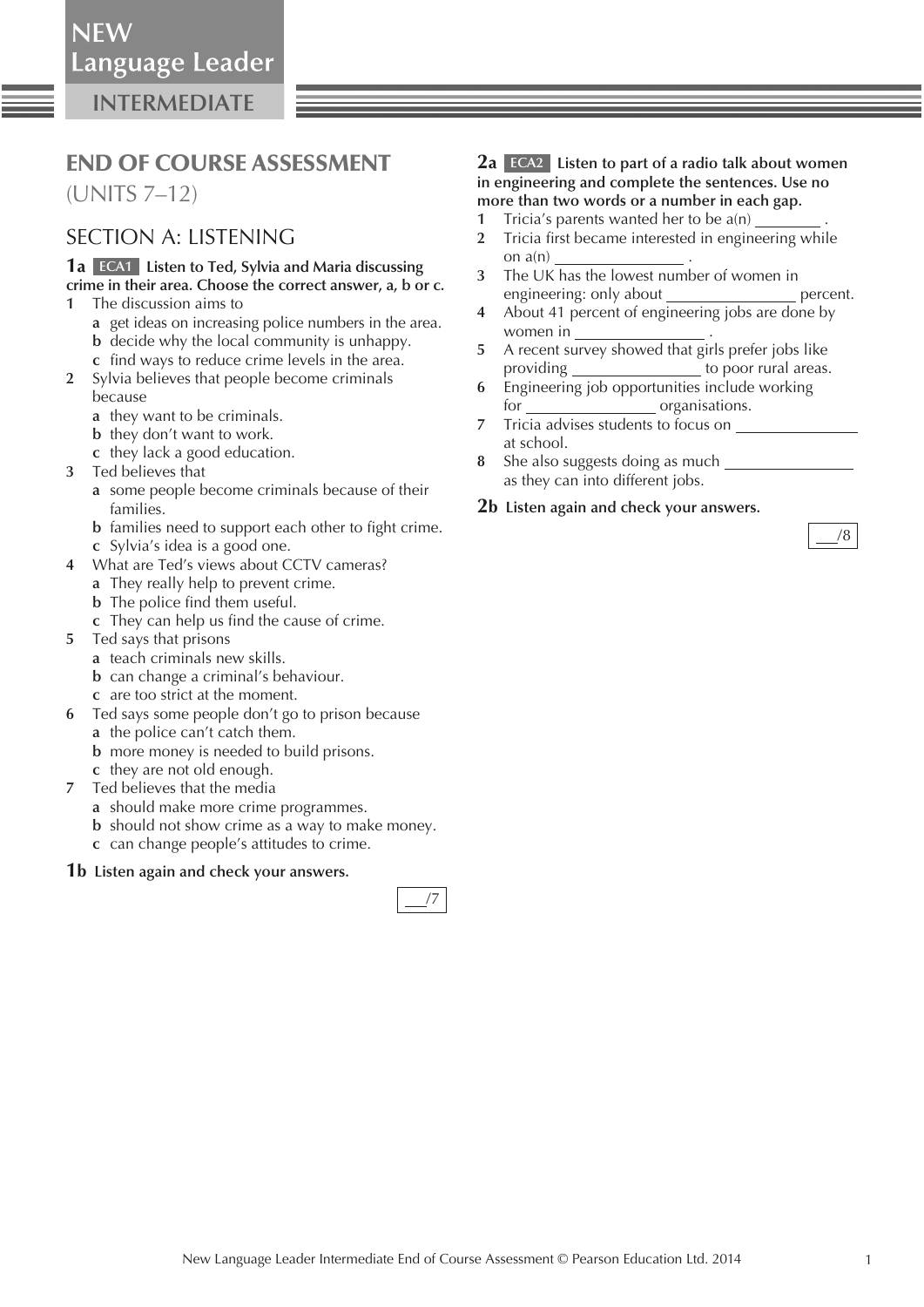**INTERMEDIATE NEW**

## SECTION B: READING

**DESIGN TRENDS**

**DESIGN TREN** 

**3 Read the article. Are these statements true or false, or does the text not say? Choose the correct answers.** 

> Design plays an important role in our lives these days and is present in every area of life. For example, the latest trends to come out of Italy for interior design use curved lines and rounded corners instead of sharp edges and straight lines. For some people, these designs may appear ugly, but they are using natural shapes such as the form of large stones instead of square, man-made boxes. Unfortunately, designs like this tend to use more space and will not fit into most of today's modern homes. However, those people with large bank balances and houses will love them.

Another change within the home is that designers are paying much more attention to the materials they use – there is more focus on texture and touch. People want their furniture and furnishings to feel comfortable, warm and welcoming rather than cold and clinical as they have been. As a result, knitting has become very popular and is being used to cover furniture and other objects, and not just

for making the traditional blankets and jumpers.

One area where design is extremely important is graphic design. Trends here move very fast and in today's information-loaded world, there is now a move away from overcomplicated designs that are clearer and simpler. Although the designs look simpler, they still require a great amount of skill and work to make them function successfully. Of course, clear communication is the key to good graphic design and this is even more important in a global economy, where international brands must be instantly recognisable across the world.

Another area where trends move faster than ever is web design because it has to keep up with the latest technological developments. Web designers are having to make web design more responsive so that it can match all types of digital media. Our technology devices today all talk to each other: smartphones, laptops, desktops, tablets and so on, so web design has to be able to be suitable for all these different devices.

| $\mathbf{1}$ | Italy is the best place for furniture design.                         |  | true false doesn't say |
|--------------|-----------------------------------------------------------------------|--|------------------------|
|              | 2 The Italian interior designs aren't using straight lines.           |  | true false doesn't say |
|              | 3 The new Italian designs may not be suitable for some modern houses. |  | true false doesn't say |
|              | 4 Designers are using more expensive materials to make furniture.     |  | true false doesn't say |
|              | 5 The clinical designs of the past few years are more popular now.    |  | true false doesn't say |
|              | 6 Furniture covers made from knitted materials are fashionable.       |  | true false doesn't say |
|              | 7 Graphic design is becoming more complicated.                        |  | true false doesn't say |
|              | 8 Global brands need easy-to-understand graphic designs.              |  | true false doesn't say |
|              | 9 Web design is changing very quickly.                                |  | true false doesn't say |
|              | 10 Digital devices are designed to look futuristic.                   |  | true false doesn't say |

| Ξ | × |
|---|---|
|   |   |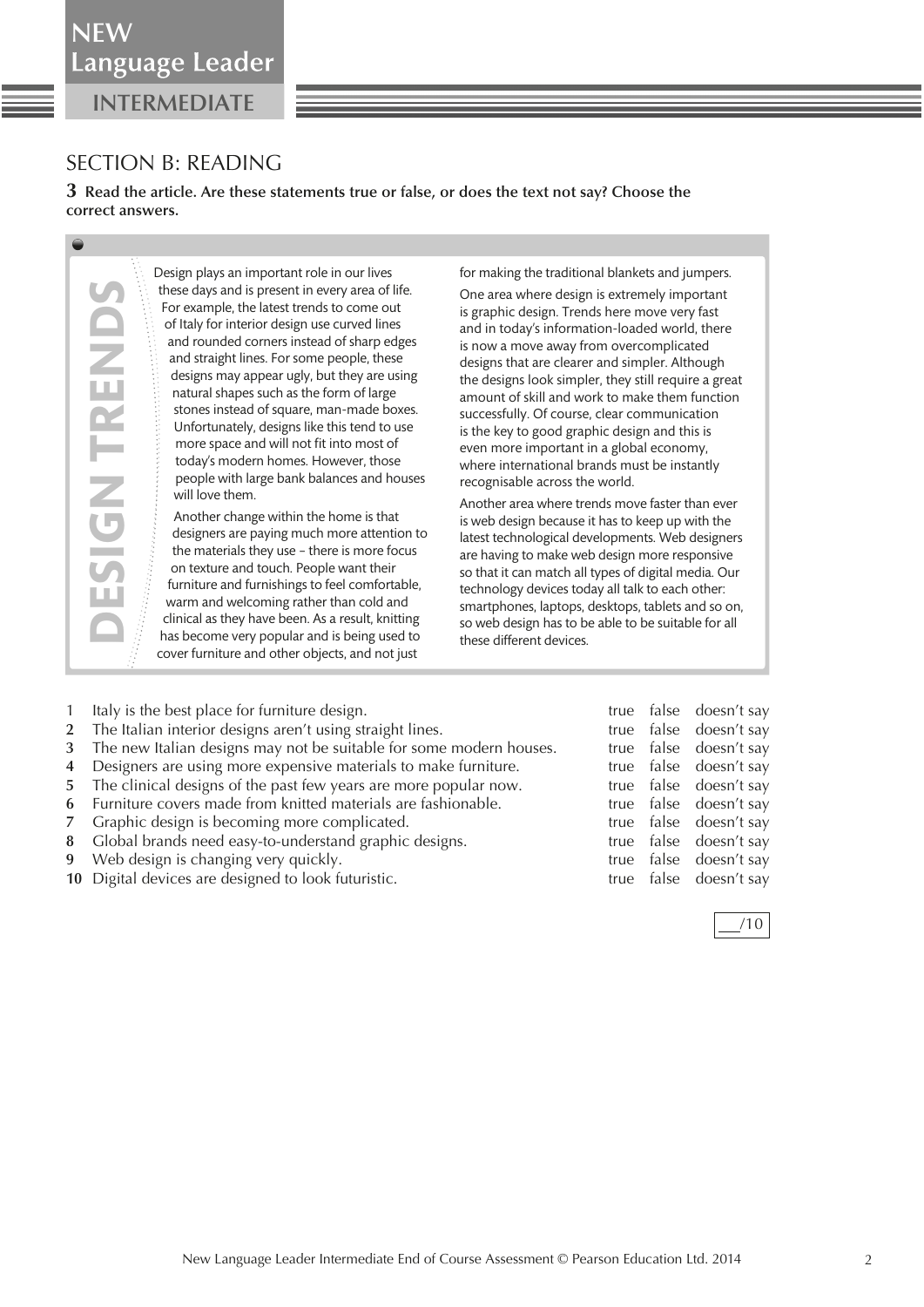### **4 Read the texts and answer the questions.**

### **Great film directors and their childhoods**

#### **Steven Spielberg (1946– )**

**A**

Steven Spielberg is one of the most commercially successful directors ever. He got a lot of attention at home because he was the oldest of four children, and the only boy. It was different at school, though, and he didn't enjoy it or do well. He started making movies at an early age, by filming family holidays and, when he was 12, he filmed his first proper movie with actors and a script. Since then he has kept people of all ages entertained with films such as *Close Encounters of a Third Kind*, *Jurassic Park* and the *Indiana Jones* series, and more serious films such as *Schindler's List*, *Saving Private Ryan* and the award-winning *Lincoln*.

### **Alfred Hitchcock (1899–1980) B**

Alfred Hitchcock, one of the most famous directors of the 20th century, specialised in mysteries and thrillers, and he was known as 'the master of suspense'. His classic films included *Rear Window* and *Psycho*. As a child, he led a very lonely life and was often punished by his parents. He once told a story about his father sending him to the local police station with a note asking them to put him in prison for ten minutes because he had been badly behaved. He liked to tell interviewers that his mother would make him stand at the end of her bed for hours as a punishment, something which he used in the film *Psycho*.

### **Orson Welles (1915–1985)**

**C**

**D**

As a child, Orson faced many hardships. His parents separated in 1919, his father became an alcoholic and could no longer work and his mother died when he was only nine. When he was 11, he went to a new school which had an excellent theatre and he spent a lot of time there. He made his first film, all of four minutes' worth, *Heart of Age*, at this school. His father died when he was 15 and left his son some money, which he used to buy a ticket to travel to Europe. His first acting job was in Dublin, Ireland, and by the time he was 25 he had become a household name. In 1941 he wrote, directed and starred in his first film, *Citizen Kane*, for which he is still famous.

#### **Federico Fellini (1920–1993)**

Federico Fellini is often named as one of the most influential film-makers of the 20th century. He didn't particularly enjoy his school days in a Catholic boarding school. He showed a talent for drawing at school. When he was 12, he ran away from home to join a circus, but the police brought him back. At 17 he moved to Florence, where he worked drawing cartoons until he got his first acting job. He didn't enjoy giving interviews once he was famous because he believed that his films told people everything he wanted to say. He once said, 'All art is autobiographical. The pearl is the oyster's autobiography.'

Which text, A, B, C or D, describes a person who

- **1** was particularly good at art at school?
- **2** claimed he used a childhood event in one of his films?
- **3** got his first acting job in another country?
- **4** wasn't successful at school?
- **5** disliked being asked about his life?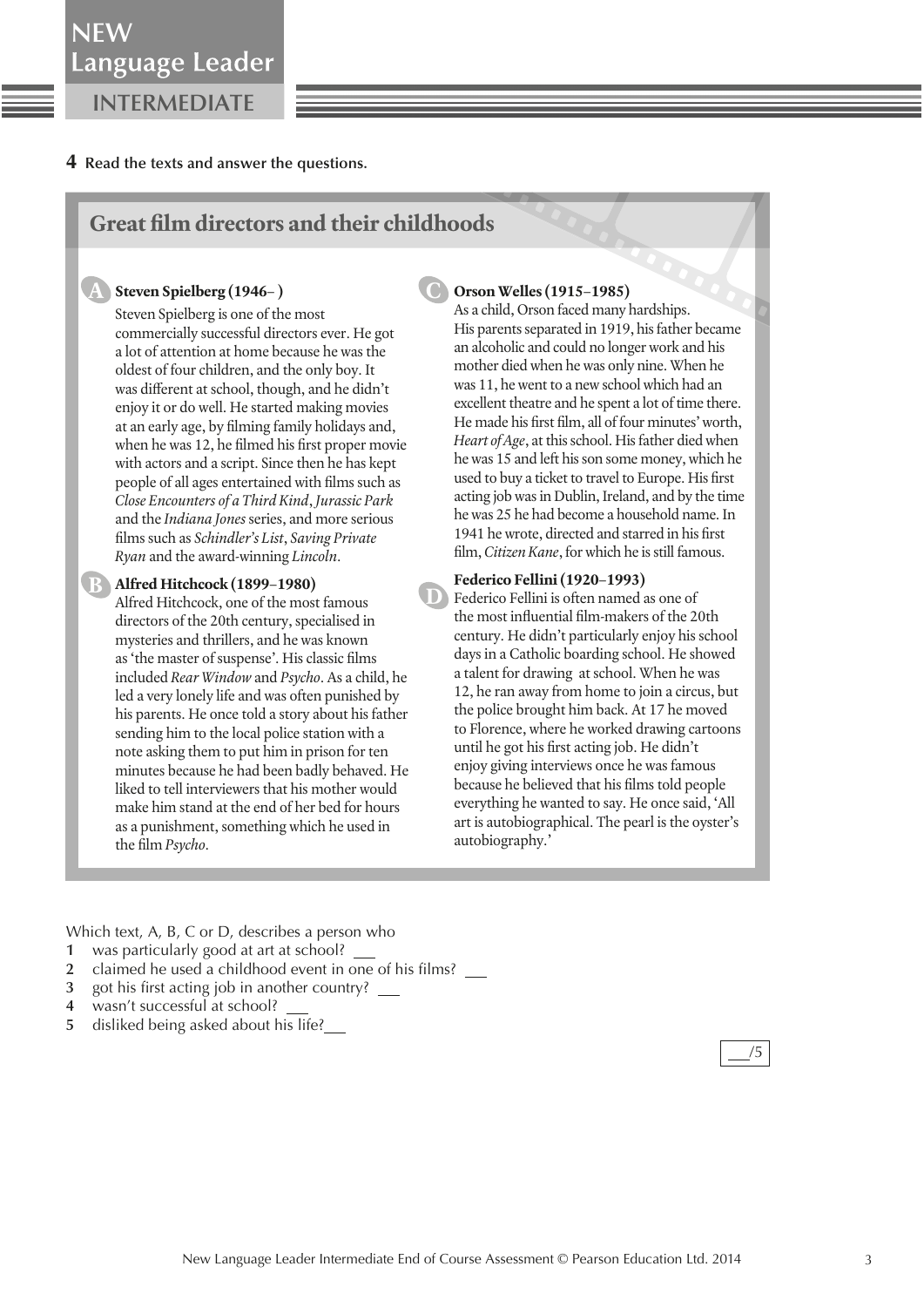### **INTERMEDIATE**

### SECTION C: LANGUAGE

#### **5 Choose the correct words to complete the sentences.**

- **1** The conference starts on Tuesday. The posters *need* / *must* / *could* be ready before then. It's a very tight deadline.
- **2** That *mightn't* / *mustn't* / *can't* / *needn't* be Jim. He's not even in the country. He's in Florida.
- **3** I don't remember *to tell* / *telling* / *tell* / *of telling* him about the new job.
- **4** We made a mistake not talking to him. We *should* / *might* / *must* / *need* have talked to him.
- **5** You've spent hours on that project. You *can* / *must* / *need* / *could* be exhausted now.
- **6** The police caught the criminals, but they refused *talk* / *talking* / *to talk* / *for talking.*

### **6 Complete the text with the correct form of the verbs in brackets.**

| Yesterday while I <sup>1</sup> ____________________________(walk) past     |  |  |  |
|----------------------------------------------------------------------------|--|--|--|
| the bank in town, a car $2\frac{1}{2}$<br>$\overline{\phantom{a}}$ (crash) |  |  |  |
| into a cash machine outside the bank. If I                                 |  |  |  |
| <sup>3</sup> _______________________________(not hear) the car, it could   |  |  |  |
| have killed me. I saw two men getting out of the car and                   |  |  |  |
| grabbing the money from the smashed machine. I called the                  |  |  |  |
| police and then I <sup>4</sup> <u> <b>Example 20</b></u> (start) to film   |  |  |  |
| them on my smartphone. By the time the police arrived, the                 |  |  |  |
| men $5$ (already / run away).                                              |  |  |  |
| I <sup>6</sup> I <sup>6</sup> (question) by one of the                     |  |  |  |
| policemen and I promised <sup>7</sup><br>(visit)                           |  |  |  |
| the station later to make a statement. On TV that evening                  |  |  |  |
| I saw that the police <sup>8</sup> ____________________________(catch) the |  |  |  |
| men half an hour after the incident. When I got to                         |  |  |  |
| the police station, they asked me if I                                     |  |  |  |
| <sup>9</sup> ________________________(ever / see) the robbers before.      |  |  |  |
| They also wanted to know why I                                             |  |  |  |
| (walk) past the bank when the<br>10                                        |  |  |  |
| robbery happened. I told them I                                            |  |  |  |
| 11<br>(be) on my way to meet                                               |  |  |  |
| my friends at the café in the centre of town. Then I                       |  |  |  |
| remembered the video on my phone. The police were very                     |  |  |  |
| pleased with the evidence I <sup>12</sup><br>(record).                     |  |  |  |



/6

### **7 Choose the correct answer, a, b, c or d, to complete the text.**

| Since we <sup>1</sup>                                  | over AB OutdoorLife last year, we have                   |  |  |  |
|--------------------------------------------------------|----------------------------------------------------------|--|--|--|
| made a <sup>2</sup>                                    | of changes to the product range. The four-               |  |  |  |
|                                                        | man tent is still the best-seller and we are planning to |  |  |  |
| 3<br>a new range of tents in spring. We did some       |                                                          |  |  |  |
| market research at the end of last year and 4<br>out   |                                                          |  |  |  |
| that our customers were not satisfied with our range   |                                                          |  |  |  |
| of outdoor clothing for walkers and hikers, so we have |                                                          |  |  |  |
| brought out a new range of lightweight yet             |                                                          |  |  |  |
| 5                                                      | clothing made of a new material which dries very         |  |  |  |

 clothing, made of a new material which dries very quickly. At the beginning of the year there was a slight drop in sales, but we are now <sup>6</sup> good profit.

| $\mathbf{1}$   | a bought     | <b>b</b> made     | c took   | d did      |
|----------------|--------------|-------------------|----------|------------|
| $\overline{2}$ | a few        | <b>b</b> couple   | c little | d quantity |
| 3              | a bring      | <b>b</b> display  | c launch | d put      |
| $\overline{4}$ | a discovered | <b>b</b> realised | c made   | d found    |
| 5.             | a durable    | <b>b</b> steady   | c fixed  | d constant |
|                | 6 a doing    | <b>b</b> taking   | c making | d meeting  |
|                |              |                   |          |            |

#### **8 Complete the sentences with the correct form of the words in capitals.**

- **1** We had a very **week and finished** all the work. **PRODUCT**
- **2** Tim was an extremely **person** and was always trying to create something new. **INVENT**
- **3** The industry in the UK has been in decline for some years now. **MANUFACTURE**
- **4** Her work displays a lot of **the contract of the talent.** ART
- **5** The design may not be very attractive, but it's very . **FUNCTION**
- **6** Our **have a much wider range of** products than we have. **COMPETE**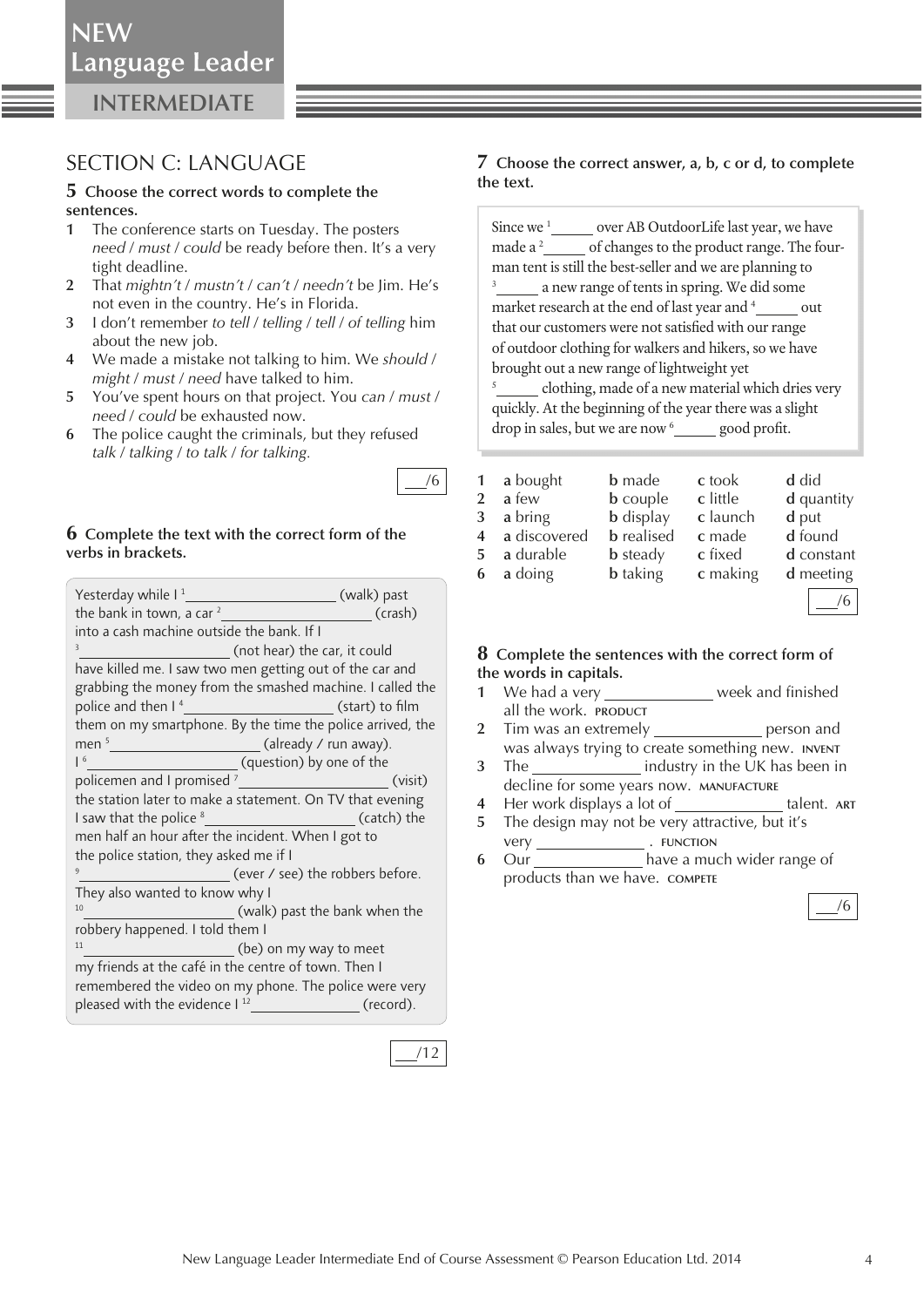**INTERMEDIATE NEW**

SECTION D: WRITING

**9 Write an essay discussing the question:** *What are the main effects of the increasing use of social networking sites such as Facebook, Twitter, etc.?* **You should include:** 

- an introduction.
- **•** a paragraph discussing the following: students spend a lot of time on them ➔ schoolwork suffers.
- **•** a paragraph discussing the following: easy to bully people ➔ stress.
- **•** a paragraph discussing the following: too much personal data ➔ dangerous situations ➔ crime.
- a conclusion.

Write about 250 words.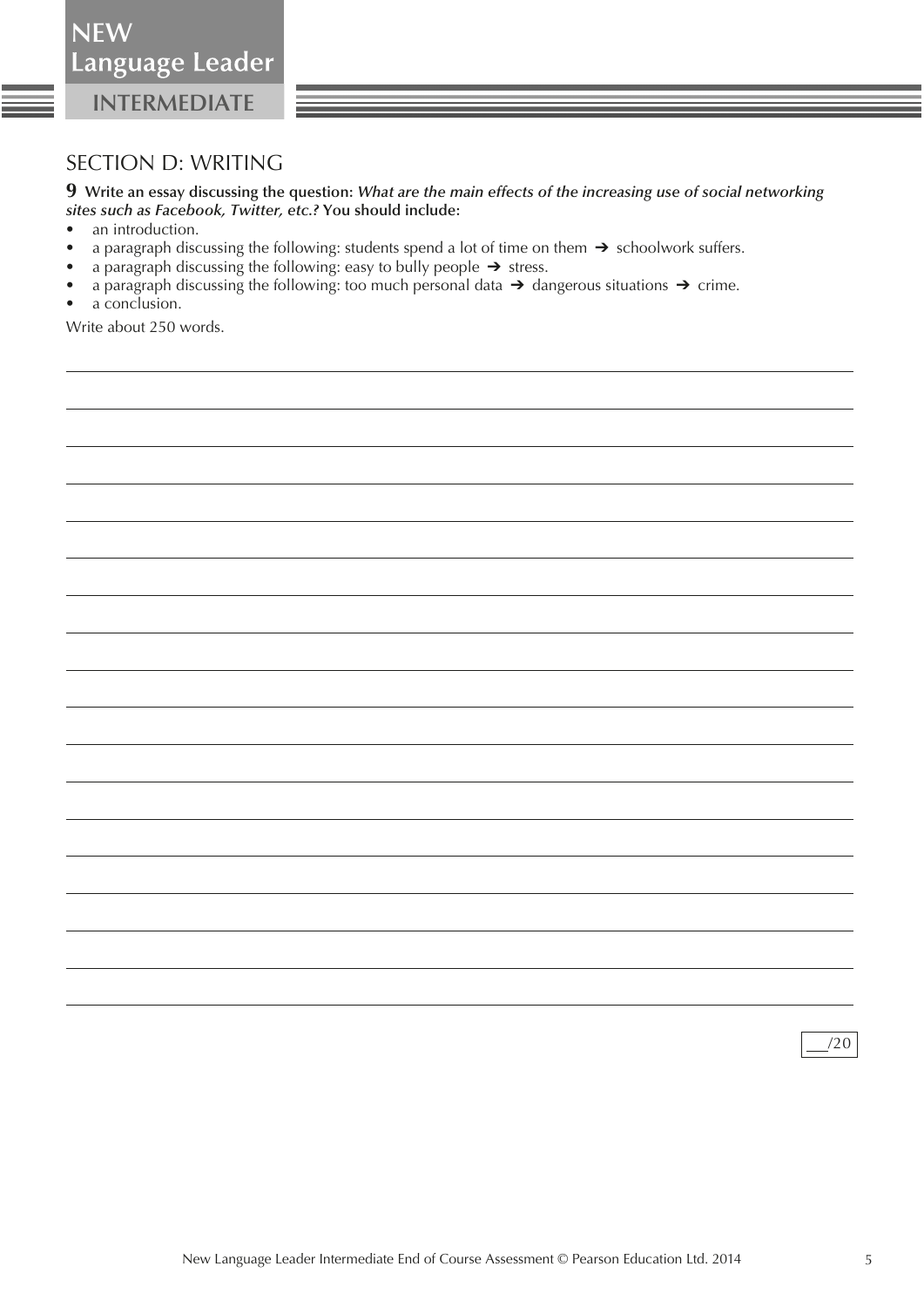## SECTION E: SPEAKING

### **10 Prepare to talk to your teacher about some of your opinions. You have two minutes to prepare. Make some notes so that you can**

- describe the personality of someone who is important in your life.
- say if you think personality is more important than the way someone looks.
- say what kind of advertisements attract you and why.
- explain which you think is better private or state education.
- say what you would like to study if you could study any subject at all.

 **When you have prepared, talk to your teacher. Your teacher will ask you questions.** 

**Your notes**